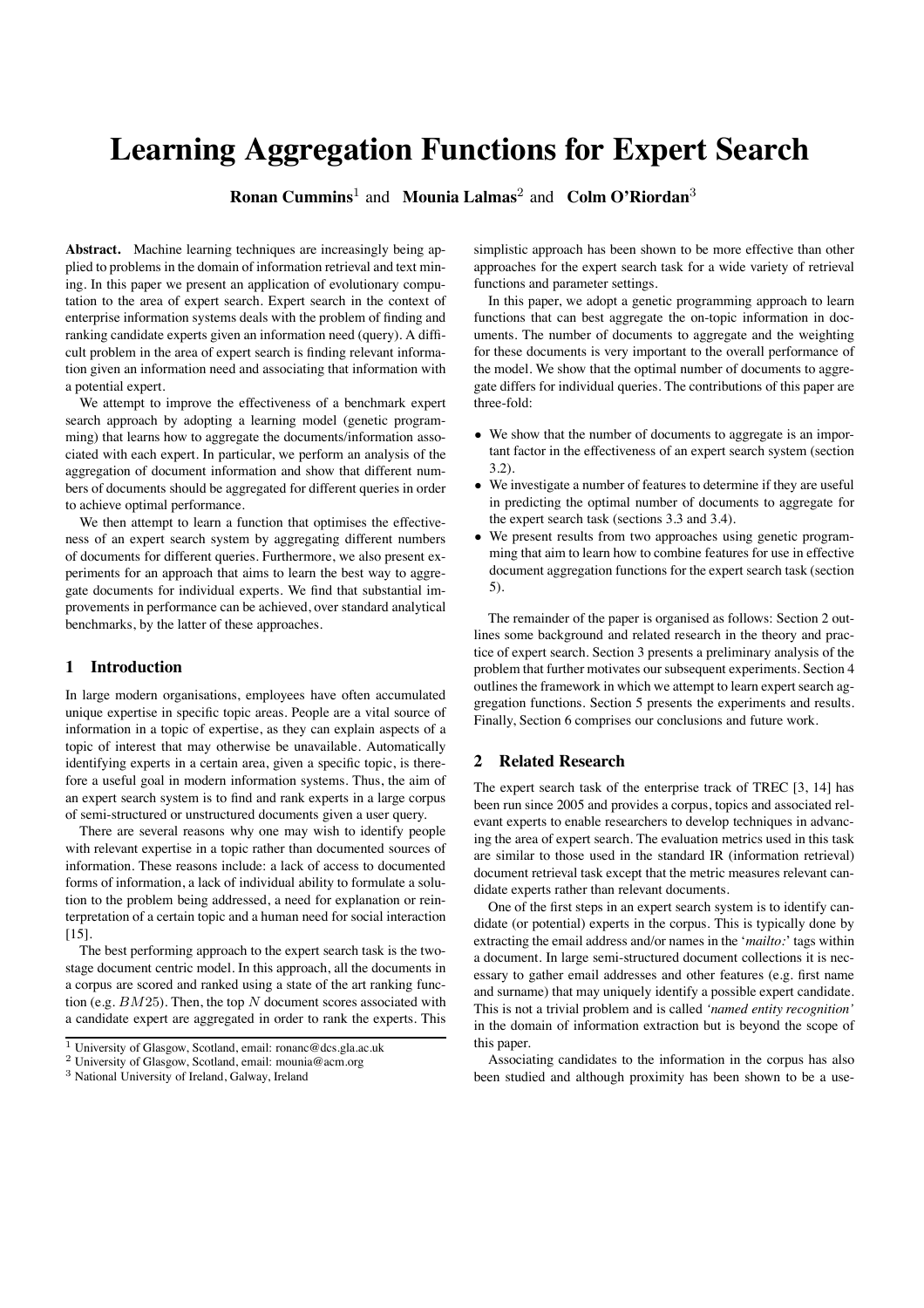ful heuristic [13], candidates are usually deemed to be associated with documents to some degree if a candidate identifier appears in the document. Various models of expert search have been formally studied [2] and it is concluded that the document-centric approach outperforms other approaches to expert search for most parameters settings and performance metrics. The document-centric approach to expert search first ranks the documents in the collection with respect to the topic using a standard term-weighting scheme (e.g. BM25). Then, it aggregates the *score* of the documents that are associated with a candidate to produce a final ranking of candidates. Recent research [11, 12] has modelled this approach as a voting problem and researched various strategies of aggregating the strengths of votes of documents for specific candidates. Many fusion techniques have been experimented with that deal with the aggregation of document scores in order to promote a candidate.

Using notation similar to that previously used [12],  $R(Q)$  denotes a ranked list of documents returned with respect to a query Q and  $D(x_i)$  denotes the set of documents associated with a candidate expert  $x_i$ . In this approach, scores from a single ranked list of documents are aggregated to score a candidate expert. The following fusion (or aggregation) technique combines the scores of documents associated with a candidate when matched against a specific topic:

$$
combSUM(Q, x_i, N) = \sum_{d_j \in R(Q) \cap D(x_i)}^{N} (S(Q, d_j)) \qquad (1)
$$

where  $x_i$  is candidate expert i,  $d_i$  is document j, Q is a query (topic),  $D(x_i)$  is the set of documents associated with  $x_i$ ,  $R(Q)$ is the ranking of documents (i.e. an ordered set) when given query Q and  $S(Q, d_i)$  is the score of document  $d_i$  given query Q. Thus,  $combSUM$  is a summation of the top  $N$  document scores associated with the candidate  $x_i$ . This two-stage approach has consistently outperformed other approaches (e.g. Model I [2]) on TREC data over the years. It is trivial to show that by changing the number of aggregated documents, one can easily change the ranking of candidate experts. We can also surmise that if  $N$  is large, it will tend to promote experts who are associated with a larger number of documents, as all documents with a non-zero score will be aggregated to increase the score of the candidate. This may not be desirable in certain cases.

Traditional genetic algorithms (GAs) have been adopted by some to learn term-weights that are useful for retrieval for a specific collection [6]. A genetic programming (GP) approach to evolving termweighting schemes in IR has previously been adopted in a number of works [5, 4]. These GP approaches are a useful form of off-line learning as they can often produce formulae that outperform humandesigned solutions. Furthermore, they produce a symbolic representation of the solution that is useful for future analysis. However, no work to date has attempted to learn functions for the expert search problem using evolutionary computation.

#### **3 Preliminary Analysis**

In this section, we perform a preliminary analysis to show that different aggregation methods are optimal for different queries. We also perform an analysis of query-based and expert-based features in order to determine if certain features are correlated with an optimal aggregation strategy.

#### **3.1 Data & Experimental Setup**

The data used in this work are the TREC collections from 2005 to 2008. TREC 2005 and 2006 use the W3C collection and two sets of topics. TREC 2007 and 2008 use the CSIRO collection and two sets of topics. Table 1 shows some of the characteristics of the test collections.

| Table 1. | <b>TREC</b> Test Collections |
|----------|------------------------------|
|          |                              |

|                                   | W3C                                     |         | <b>CSIRO</b> |         |  |
|-----------------------------------|-----------------------------------------|---------|--------------|---------|--|
|                                   | TREC 2005 TREC 2006 TREC 2007 TREC 2008 |         |              |         |  |
| # of Documents                    | 297,110                                 | 297,110 | 370,716      | 370,716 |  |
| # of Candidates                   | 1.092                                   | 1.092   | 2.910        | 2.910   |  |
| # of Docs with Candidates 103,291 |                                         | 103.291 | 108,159      | 108,159 |  |
| # of Topics                       | 50                                      | 49      | 50           | 55      |  |

For all the analysis and experiments in this paper, we use the wellknown  $BM25$  function as the initial ranking function. Therefore, all of the aggregation functions, ranks and scores are based on the  $BM25$  function. Furthermore, we use  $*$  to denote statistical significance at the 0.05 level and ∗∗ to denote statistical significance at the 0.01 level (two-tailed t-test). The MAP (mean average precision) of relevant experts is used as the main measure of performance as it is a standard retrieval metric that is stable and well-known in the area.



Figure 1. Performance (MAP) for varying N on different collections



**Figure 2.** Performance (MAP) for varying N on different topics

As described in section 2, the aggregation function (equation 1) for the expert search model is used to combine information from different documents. We wish to determine how the effectiveness of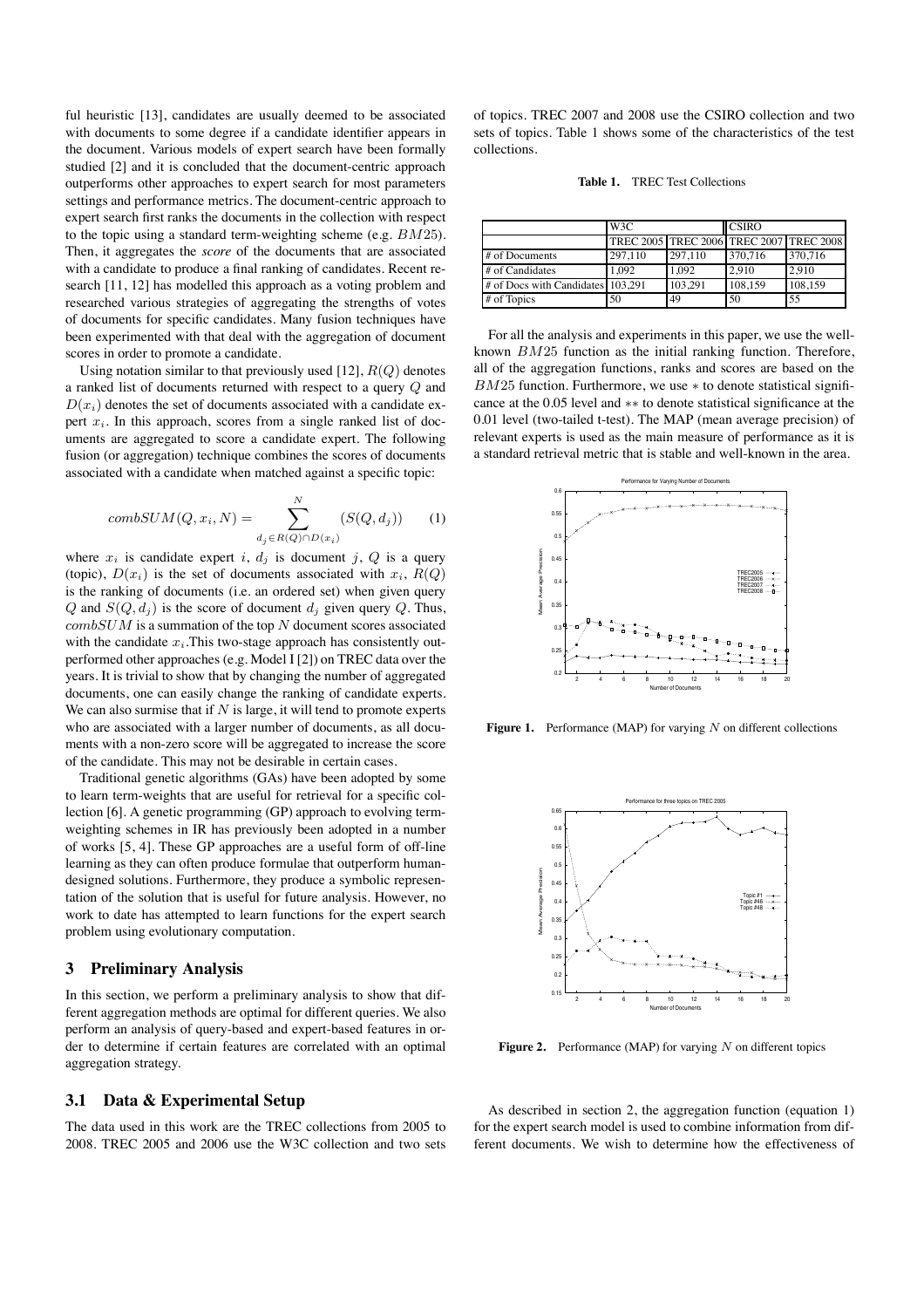the expert search task changes as we change the number of documents  $(N)$  to use in the aggregation process. Figure 1 shows the MAP (Mean Average Precision) of the aggregation function  $(combSUM)$ for different values of  $N$  on the four TREC collections. We can see that the performance varies quite significantly for various  $N$ . Using  $N = 1$  (i.e. only using the top associated document to rank the candidates) penalises experts that may have a number of documents that are highly related to the topic. For all of the collections, choosing an N greater than 1 (i.e. the top ranked document) improves performance. However, if  $N$  is increased beyond a certain point, performance decreases for all collections.

Varying the number of documents to be aggregated has not been widely studied, although it has been noted by some researchers that performance differs as N changes on a specific collection [9]. The best *mean* MAP across all the TREC collections is when  $N = 5$  and indeed, it is optimal on two of the four collections. This is a useful benchmark function for later experiments and it is worth noting that it has been found only after an exhaustive search.

Furthermore, Figure 2 shows that the optimal value of  $N$  is also very different for various topics within the same collection. We show a sample of three topics for the TREC 2005 dataset. We can see that for these topics, the performance varies substantially as the number of documents used in the aggregation  $(N)$  changes. Therefore, if the most optimal value of  $N$  for individual queries for a specific collection could be predicted, we could substantially improve the performance of the expert search system. This phenomenon has not been reported before. Table 2 shows the performance improvement that could be achieved if we could predict the best  $N$  to use for each query for each of the four collections. The optimal strategy is labelled  $N = opt(Q)$ . The optimal strategy (i.e.  $N = opt(Q)$ ) is found using an exhaustive search for  $N$  for values from 1 to 20 for each query on each collection<sup>4</sup>.

**Table 2.** MAP for different aggregation functions on TREC data

|                       | W <sub>3</sub> C |                                               | <b>CSIRO</b> |            |  |
|-----------------------|------------------|-----------------------------------------------|--------------|------------|--|
| N                     |                  | TREC 2005   TREC 2006   TREC 2007   TREC 2008 |              |            |  |
| $N=1$                 | 0.2249           | 0.4896                                        | 0.2382       | 0.3062     |  |
| $N=5$                 | 0.2392           | 0.5531                                        | 0.3133       | 0.2969     |  |
| $N = opt(Q)$ 0.2811** |                  | $0.6038**$                                    | $0.3776$ **  | $0.3817**$ |  |

Another observation is that the performance of topics on TREC 2006 is substantially greater than any of the other years. The optimal value for  $N (N = 15)$  on this data (TREC 2006) is also substantially larger than the other collections. This may suggest that the performance of the topic is related to the optimal number of documents to aggregate. The intuition is that for easy queries (i.e. those that have a high performance in terms of MAP) there are more relevant document in the high ranks. Therefore, by including more documents in the aggregation process (i.e. choosing a higher value of  $N$ ), more of these *relevant* documents will be included in the aggregation process for each expert. It is ultimately the aggregation of *relevant* information that is crucial in determining the relevance of an expert.

# **3.2 Individual Query Features**

We have shown in the previous section that the performance of different queries are optimal for different values of  $N$ . Therefore, if we wish to predict the best  $N$  for a particular query, we must look at features which vary across different queries. A number of query-based feature have previously been developed to predict the performance of individual queries [8, 7]. A number of these have been shown to be correlated with query performance.

We now look at these query-based features to see if they are correlated with the optimal value of  $N$  for each query. Table 3 shows the Spearman correlation of a number of query-based features with the optimal value of  $N$  used in the aggregation function for each query. Firstly, none of the measures are strongly correlated (i.e. 0.5 - 1.0) with the optimal value of  $N$  per query and secondly, only a few of the measures are weakly correlated (i.e. 0.0 - 0.5) with an optimal value of  $N$  to a significant degree.

It would seem from this analysis that the features chosen may not, in general, be able to predict the optimal number of documents to aggregate for each query. However, it may be possible that certain nonlinear combinations of such features can be discovered by a learning approach that may, in turn, be correlated with an optimal aggregation strategy for each query. We return to this problem in section 4.1.

# **3.3 Individual Expert Features**

Previously, we have shown that different queries have different optimal document aggregation functions. Aggregating different numbers of documents for different candidate experts may also lead to improved performance. This would essentially mean choosing a different N for each expert. However, an exhaustive search for the optimal values of  $N$  (i.e. the number of documents to include in the aggregation) for a set of experts is extremely costly as there are over a thousand experts in each corpus and the experts are ranked with respect to each other. This creates a huge number of possible combinations and therefore an optimal strategy is extremely difficult to find (although an optimal must exist).

Following this argument, we now chose a number of expert-based features (i.e. features that change from expert to expert). We analyse these expert-based features by examining them with respect to relevant and non-relevant experts on a number of topics. The features chosen relate to individual experts and to the list of documents that can possibly be aggregated for each expert. The  $top\_exp\_rank_{x_i}$ feature is the rank of the highest ranked associated document for a specific expert  $x_i$ . The no  $docs_{x_i}$  feature is the maximum number of documents that could possibly be aggregated for a specific expert and the  $top\_exp\_score_{x_i}$  feature is the score of the highest ranked associated document for an expert.

To analyse these simple features, we take the top 50 experts for each topic (ranked using the baseline approach  $combSUM$  where  $N = 5$ ) and analyse their associated documents. Table 4 shows the three expert related features used, where  $R$  is the set of relevant candidate experts and  $NR$  is the set of non-relevant candidates. The  $\%$  column shows the consistency of the relationship  $R < NR$  for the features across the topics in the data set. For example, for the  $top\_exp\_score_{x_i}$  feature on TREC 2008, the % of topics where a relevant candidate's top document score is a *lower* than a non-relevant candidate's top document score, is only 4%.

The table shows that for all of the collections, relevant candidate experts are associated with a higher ranked document than nonrelevant candidate experts  $(top_{exp\_rank_{x_i}})$ . We can also see that the score of the highest ranked document associated with a candidate expert is greater for relevant candidate experts  $(top\_exp\_score_{x_i})$ . However, more interestingly, it can be noticed that relevant candidate experts are associated with less documents (no  $docs_{x_i}$ ) on average

 $4$  Although we only report results from  $BM25$ , we can also confirm that other ranking functions tested behave similarly and have optimal values of  $N$  that are highly correlated with those found using  $BM25$ .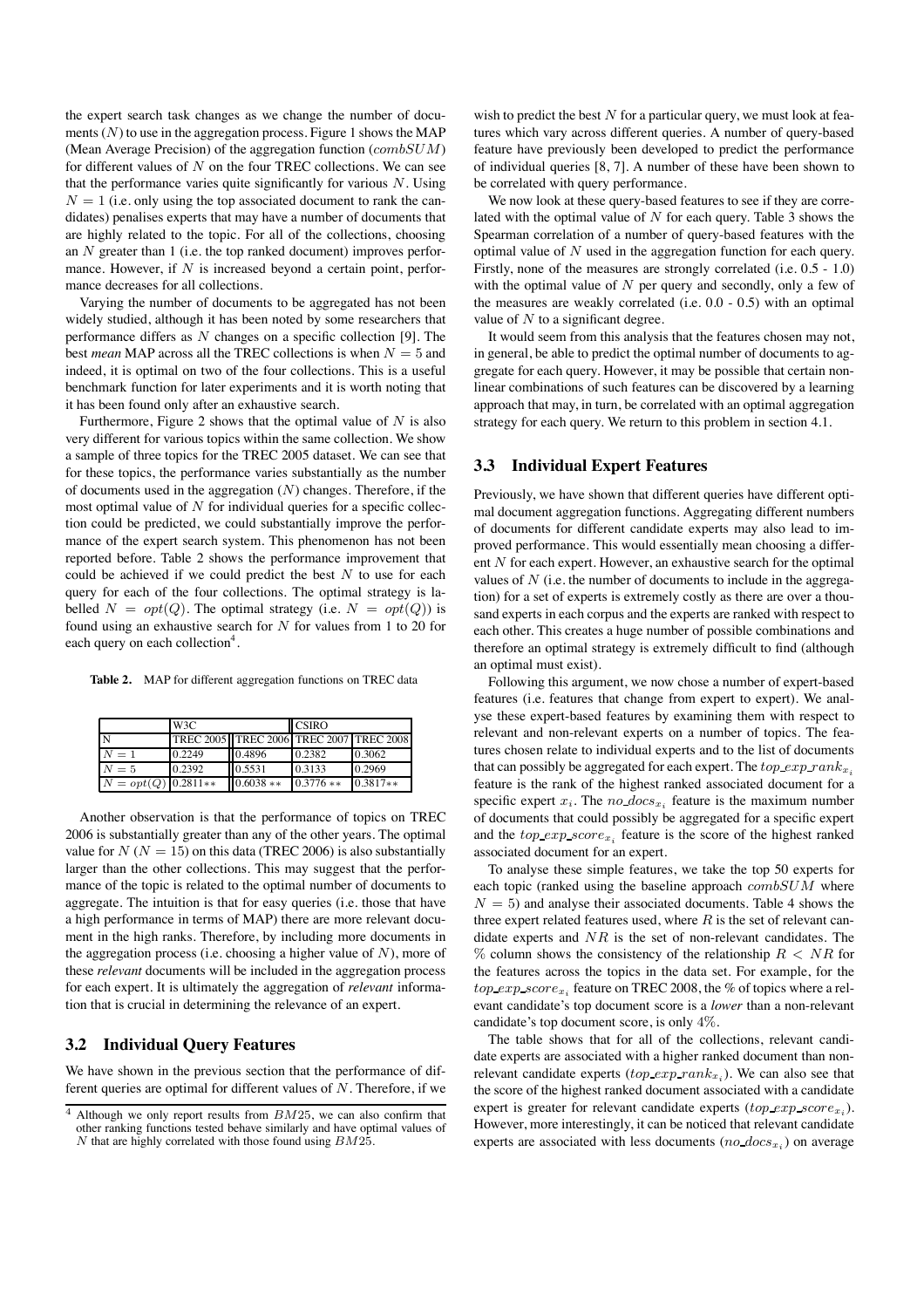|             |                                                   | W3C      |                       | <b>CSIRO</b>     |                  |  |
|-------------|---------------------------------------------------|----------|-----------------------|------------------|------------------|--|
| Feature     | Description                                       |          | TREC 2005   TREC 2006 | <b>TREC 2007</b> | <b>TREC 2008</b> |  |
| $idf_{min}$ | $min$ <i>idf</i> query term                       | $-0.20$  | $-0.02$               | $-0.32*$         | 0.16             |  |
| $idf_{max}$ | $max$ <i>idf</i> query term                       | $-0.26$  | $-0.01$               | $-0.33*$         | $-0.05$          |  |
| $idf_{dev}$ | std dev of $idf$ of query terms $\vert\vert$ 0.06 |          | 0.04                  | $-0.07$          | $-0.10$          |  |
| SCS         | query clarity score                               | $-0.27*$ | $-0.09$               | $-0.36*$         | 0.04             |  |
| ql          | query length                                      | 0.15     | 0.05                  | $-0.02$          | $-0.02$          |  |
| top score   | score of top ranked doc                           | $-0.08$  | 0.17                  | $-0.23$          | $-0.01$          |  |
| query scope | fraction of docs returned                         | 0.07     | $-0.04$               | $0.31*$          | $-0.09$          |  |

Table 3. Spearman correlation of Query-Based Features with the optimal N

for three of the four test collections. For the TREC 2006 topics, it can be seen that relevant experts are associated with more documents, on average, than non-relevant ones (for 58% of the topics on this collection). This explains why a high value of  $N$  increases performance for this data set only (TREC 2006) as aggregating more documents will promote candidates that are associated with many documents (see end of section 3.2). Now that we have outlined a number of expert-based features, we can attempt to incorporate them into an aggregation function.

#### **4 Learning Framework**

In this section we outline the framework in which we automatically learn aggregation functions for our expert search approach. In particular, we can now outline two separate approaches. Our first approach aims to learn the optimal number of document to aggregate for a specific query (query-based aggregation). Our second approach aims to learn the optimal number of documents to aggregate for each specific expert (expert-based aggregation).

#### **4.1 Learning Query-Based Aggregation Functions**

We can view the learning of an aggregation function that aims to learn the best  $N$  as a weighting problem. Figure 3 shows an example of how such a function may look compared to a discrete function that either includes the document in the aggregation (i.e. 1) or ignores the document (i.e. 0). The x-axis shows the rank of each document for a query, while the y-axis shows the weighting (i.e. 1 to include the document and 0 if we ignore the document). A continuous function (as shown in Figure 3) is more suitable for a number of reasons: (1) it is more expressive as it allows different weightings to be applied to the ranked document scores and (2) it is more informative for use with a supervised learning approach. In our approach, we allow the top 30 documents associated with each candidate expert to be weighted accordingly for the learning approach. The top 30 documents will afford the learning approach ample information to weight and aggregate these documents correctly.

Our learning approach will learn the best  $weight(Q, d)$  in the following framework:

$$
combSUM(Q, x_i, N) = \sum_{d \in R(Q) \cap D(x_i)}^{N} (weight(Q, d) \cdot S(Q, d))
$$
\n(2)

where  $weight(Q, d)$  is the weighting given to a document d with regard to certain features of  $Q$  and  $S(Q,d)$  is the score of a document  $d$  with regard to the query  $Q$ .

In order to learn this function shape for individual queries (i.e. a different function for each query-based on the query features),



**Figure 3.** Weighting Documents Using a Continuous Function

we use genetic programming (GP) [10]. Genetic programming is a population-based learning paradigm that can automatically define functions given parameters and functions as inputs. It optimises for a particular performance metric (i.e. MAP for the expert search problem) on sample of training data using a *survival of the fittest* approach and produces a symbolic representation of the function. We use all of the features outlined in Table 3 (first column) and the document rank as inputs to our learning process. We also use the following functions: {  $\times$ ,  $\sqrt{$ ,  $/$ , +, -,  $exp($ ,  $log($ ),  $sq()$ } as inputs to the GP.

#### **4.2 Learning Expert-Based Aggregation Functions**

Similarly to section 4.1, we can view the learning of an aggregation function that aims to learn the best  $N$  for individual experts as a weighting problem and model it as follows:

$$
combSUM(Q, x_i, N) = \sum_{d \in R(Q) \cap D(x_i)}^{N} (weight(x_i, d) \cdot S(Q, d))
$$
\n(3)

where  $weight(x_i, d)$  is the weighting given to a document d with regard to certain features of  $x_i$  (i.e. the  $i^{th}$  candidate expert). Again, we allow the learning approach to use the top 30 documents associated with each expert to be weighted accordingly. The inputs to the GP for this approach are the expert features outlined in Table 4 and the current document rank (R). We also use the following functions: {  $\times$ ,  $\sqrt{7}$ ,  $\sqrt{7}$ ,  $+$ ,  $-$ ,  $exp($ ),  $log($ ),  $sq()$ } as inputs to the GP. This variation of the problem can be viewed similarly to a normalisation problem for each candidate expert (as different candidate experts have different numbers of associated documents). Recent work [1] has indicated that a simple inverse document frequency  $(idf)$  type feature for the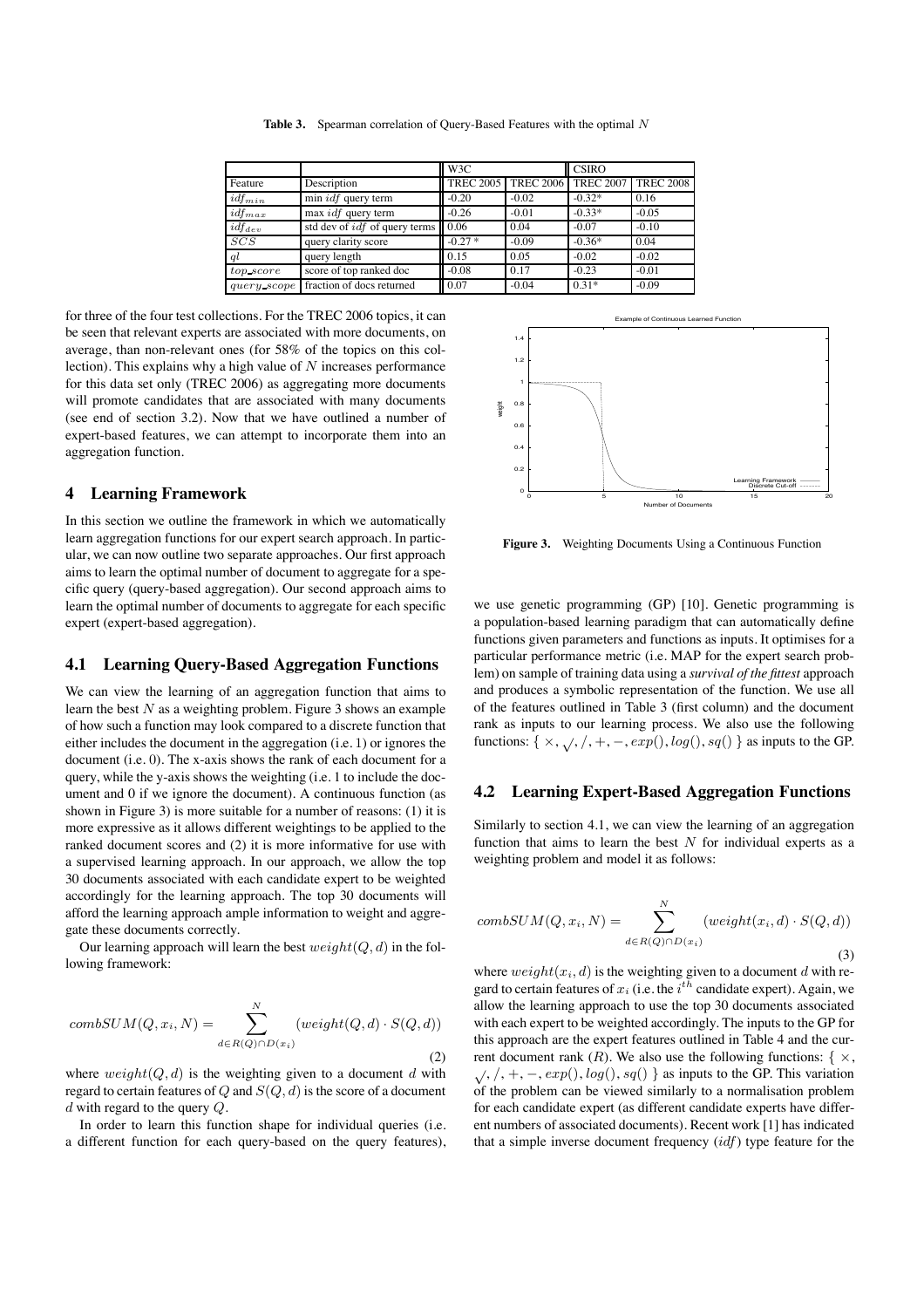**Table 4.** Expert-Based Features correlation with Relavant (R) and Non-Relevant Experts (NR)

|                       | W <sub>3</sub> C |      |           |                        |           |           |                  | <b>CSIRO</b> |      |                  |       |      |
|-----------------------|------------------|------|-----------|------------------------|-----------|-----------|------------------|--------------|------|------------------|-------|------|
| Features              | <b>TREC 2005</b> |      |           | <b>TREC 2006</b>       |           |           | <b>TREC 2007</b> |              |      | <b>TREC 2008</b> |       |      |
|                       | R                | NR   | $\%$      | R                      | <b>NR</b> | $\%$      | R                | <b>NR</b>    | $\%$ |                  | NR    | $\%$ |
| $top\ exp\ rank_{x}$  | 43.9             | 79.6 | 87\% 66.2 |                        | 104.3     | 91\% 18.5 |                  | 122.9        | 94%  | 40.7             | 143.3 | 98%  |
| $no\,$ $docs_r$ .     | 106              |      |           | 1602 74% 1508.5 1277.8 |           | 42\% 59.0 |                  |              |      | 479.6 90% 362.2  | 911.2 | 94%  |
| $top\ exp\ score_{x}$ | 6.37             | 5.94 | $20\%$    | 6.42                   | 5.71      | 7%        | 8.82             | 6.38         | 5%   | 7.51             | 5.58  | 4%   |

candidate expert has been useful way of normalising expert scores on some TREC collections.

# **5 Experiments**

In this section, we will present the results of the two learning approaches to aggregating documents. We use the TREC collection from 2005 as the training collection and the remaining data as the test data. As a result, we are likely to see improvements for the learning approach on TREC 2005. However, more important are the results on the unseen test data (TREC 2006-2008). We also report precision at 10 (P@10) experts in parenthesis in the tables in this section. As benchmark aggregation approaches, we use  $combSUM$  (equation 1) when  $N = 1$  and  $N = 5$ . Statistical significance is measured against the best benchmark ( $N = 5$ ). We also use the best normalisation approach (i.e. an idf normalisation approach) outlined in recent research [1]. For each of the two approaches undertaken in this work (query-based and expert-based), we report the results from the best two runs (out of four) of the GP. All GP runs use a population of 2000 randomly generated individuals run for 50 generations and optimsed for MAP.

### **5.1 Results: Query-Based Aggregation**

Table 5. MAP (P@10) for query-based functions on TREC training and test data

|            | W <sub>3</sub> C                                                                 |                  | <b>CSIRO</b>                                |                                                |  |
|------------|----------------------------------------------------------------------------------|------------------|---------------------------------------------|------------------------------------------------|--|
|            | Scheme TREC 2005                                                                 | <b>TREC 2006</b> | <b>TREC 2007</b>                            | <b>TREC 2008</b>                               |  |
|            | $N = 1$ 0.2249 (0.292)                                                           |                  | $0.4896(0.585) 0.2382(0.112) 0.3062(0.289)$ |                                                |  |
|            | $N = 5 \,   \, 0.2392 \, (0.33)$                                                 |                  |                                             | $0.5531(0.642) 0.3133(0.132) 0.2969(0.303)$    |  |
| $idf_{xi}$ | 0.2021(0.298)                                                                    |                  |                                             | $[0.3373(0.367) 0.2815(0.108) 0.3299*(0.301)]$ |  |
| $QGP_2$    | 0.2659(0.354)                                                                    |                  | $0.5449(0.646)0.2570(0.114)0.3127(0.327)$   |                                                |  |
|            | $QGP_4$   0.2652 $**$ (0.348)   0.5457 (0.630)   0.2578 (0.122)   0.3023 (0.298) |                  |                                             |                                                |  |

Table 5 shows the results of the best two GP runs  $(QGP<sub>2</sub>$  and  $QGP<sub>4</sub>$ ) for the query-based aggregation approach. We can see that there is a significant improvement on the training data (TREC 2005) for the learned functions. However, this does not generalise to unseen data. Although all learned functions improve performance over a poor baseline aggregation function (i.e. when  $N = 1$ ), they are not better than the best benchmark ( $N = 5$ ). This seems to confirm the previous analysis (section 3.3) that showed that the query-based features were not strongly correlated to the optimal value for  $N$ . Furthermore, it suggests that any combination (even non-linear) of the query-based features is not likely to bring about an improvement in performance. Therefore, although different queries have different optimal numbers of documents for aggregation, it cannot be predicted on a per-query basis by the features we have examined.

Table 6. MAP (P@10) for learned expert-based functions on TREC training and test data

|                 | W <sub>3</sub> C                                                                                      |  |                               | <b>CSIRO</b>     |                    |  |
|-----------------|-------------------------------------------------------------------------------------------------------|--|-------------------------------|------------------|--------------------|--|
|                 | Scheme TREC 2005                                                                                      |  | <b>TREC 2006</b>              | <b>TREC 2007</b> | <b>TREC 2008</b>   |  |
|                 | $N = 1$ 0.2249 (0.292)                                                                                |  | (0.4896(0.585) 0.2382(0.112)) |                  | 0.3062(0.289)      |  |
|                 | $N = 5 \,   \, 0.2392 \, (0.33)$                                                                      |  | (0.5531(0.642) 0.3133(0.132)) |                  | 0.2969(0.303)      |  |
| $idf_{xi}$      | 0.2021(0.298)                                                                                         |  | (0.3373(0.367) 0.2815(0.108)) |                  | $0.3299 * (0.301)$ |  |
| GP <sub>2</sub> | $[0.2821 \ast \ast (0.386)]] 0.5466 (0.604) 0.3546 \ast (0.130) 0.3634 \ast \ast (0.345)$             |  |                               |                  |                    |  |
| GP <sub>3</sub> | $\boxed{0.2843 \ast \ast (0.38) \cup 0.5185(0.589) \cup 0.3426(0.132) \cup 0.3697 \ast \ast (0.361)}$ |  |                               |                  |                    |  |

#### **5.2 Results: Expert-Based Aggregation**

Table 6 shows the results of the best two runs of the GP for the expertbased aggregation approach. Firstly, we can see that the performance increases significantly on the training data. Furthermore, on TREC 2007 and 2008 test data, performance also increases significantly. We can see that for TREC 2006 (which achieves an exceptionally high MAP overall) the performance decreases slightly. In general for the expert-based approach, the learned aggregation functions tend to improve performance over a good benchmark function ( $N = 5$ ). Interestingly, the idf approach, which normalises the experts based on the number of documents in which an expert  $x_i$  occurs (no  $docs_{x_i}$ ), is poor on all but one collection.

#### *5.2.1 Robustness*

As we have seen, choosing the most optimal  $N$  document to aggregate significantly improves performance. We have also seen that choosing the best  $N$  is not a trivial problem. Therefore, a robust (or at least predictable) aggregation function conveys many advantages. In this section, we analyse the performance of the expert-based aggregation functions for vastly different values of N.

Figures 4 and 5 show the robustness of the learned schemes for varying numbers of documents  $(N)$ . We can see that for nearly all of the collections the performance of the learned schemes  $(GP<sub>2</sub>$  and  $GP<sub>3</sub>$ ) increase as N increases. Both learned schemes have a poor performance at  $N = 1$  but as more documents are included the performance increases and is quite predicable and stable (i.e. a single high value of  $N$  can be used with these learned schemes for good stable performance). This is most likely because these aggregation functions were learned when N was high  $(N = 30)$ , and therefore learned how to properly weight documents at these lower ranks. Conversely, we can see that if one aggregates documents using the baseline approach (denoted  $BM25$ ), the performance tends to peak early and then degrades.

Another interesting observation is that the learned schemes approach the performance of the best benchmark on the TREC 2006 data as the number of documents increases. Indeed, we have already indicated (section 3.4) that for this collection (TREC 2006), candidate experts with more associated documents are more relevant. However, it is also interesting that there is only a small drop (if any) in performance on all the other TREC collections when using a large